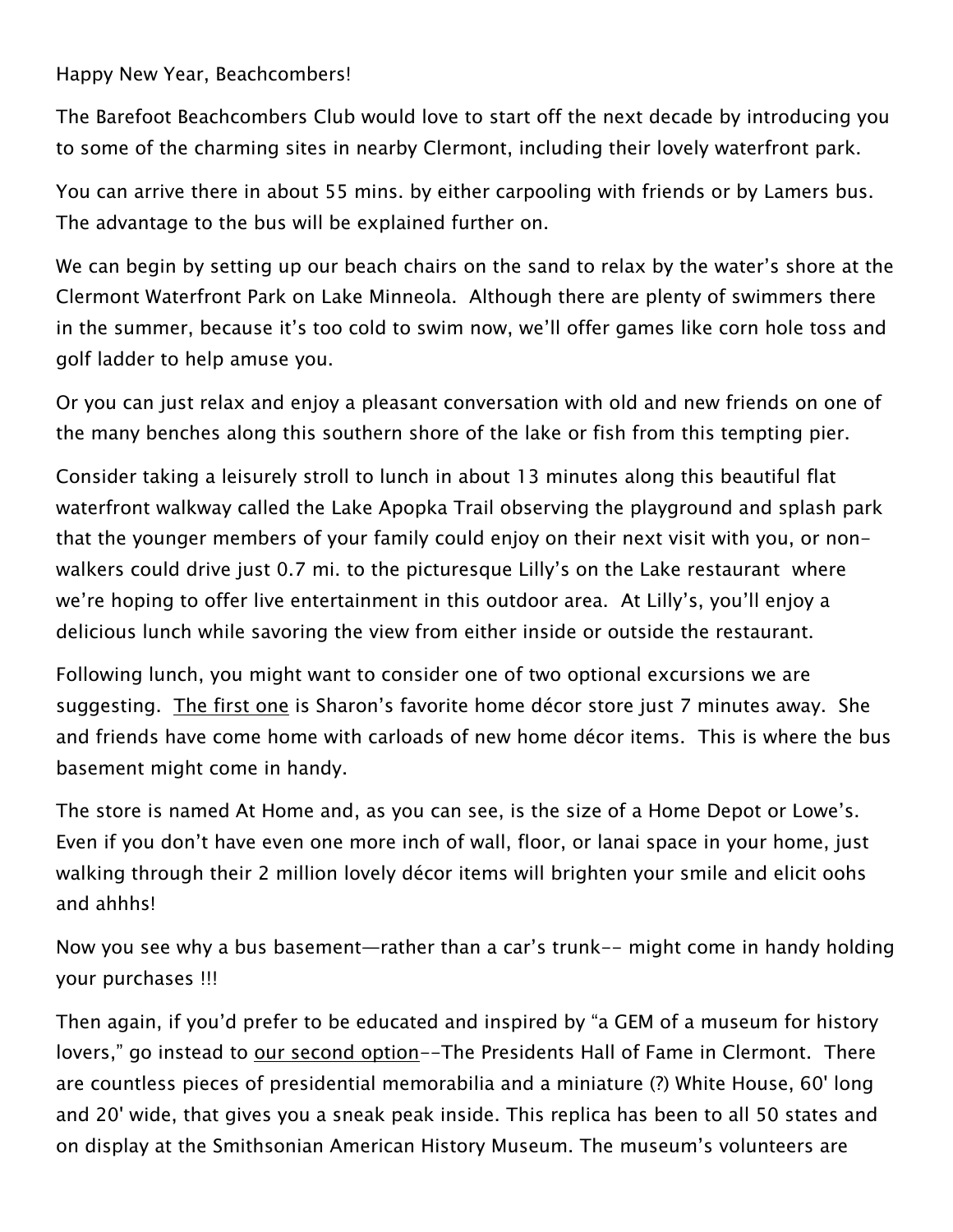welcoming and have so much information to share. Even though the museum is small, people report having spent about 2 hours there but felt they could have spent more time. TripAdvisor gives the museum a 4-star rating.

You can also study this one-of-a-kind depiction of the construction of the White House begun in 1792, complete with animated "workers", lights, and sounds. Do these gentlemen in their elegant dining room look familiar ?? And you thought you had to go all the way to South Dakota to have your picture taken at Mount Rushmore.

The cost of this visit to the Presidents Hall of Fame is \$11.75 which you would pay there.

To join us on this trip, you must have gone on at least one BBC trip in 2019.

Obviously, if you wish to go on this day trip by car, the travel cost could be shared among the riders. If you prefer to go by bus, the cost would be \$10 (non-refundable).

Since Lamers, Lilly's on the Lake, and the Presidents Hall of Fame need to know in advance how many guests they can expect, we'd appreciate it if you'd print the reservation form (click on green button below) and mail it along with your check (made out to the BBC) for \$10 per person to the address below. On January 11, we will conduct our lottery and you will be notified the next day of your seat confirmation or waitlist status.

We hope you'll join us for this new adventure!

Barefoot Beachcombers Club ('BBC' will also suffice) 333 Colony Blvd., Box 110 The Villages, FL 32162

(or drop your envelope off at Safe Ship in Colony Plaza)

--------------------------------cut application here-----------------------------

-----------------------

We're coming but will drive ourselves: (please provide names of people traveling together)